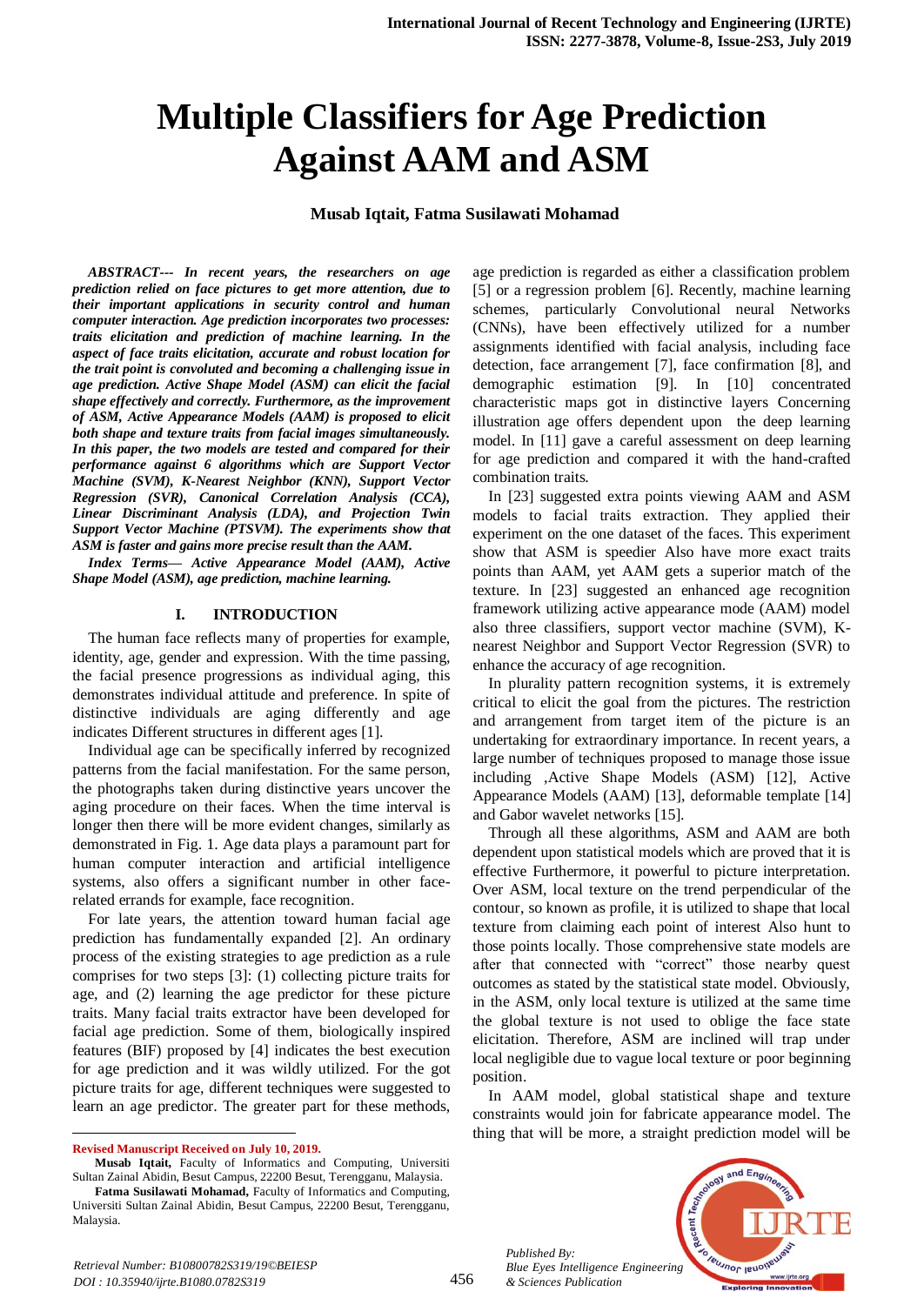assembled on foresee those appearance parameters for enhancement. Along these lines not just those shape as well as the texture of the aimed item a chance to be investigated by those analysis-by-synthesis standards. However, since the linear relations existed just in limited range. Therefore, AAM model might not have the capacity with localize person landmarks carefully because of complex background or picture variations.

Depend on the previous observations, this paper introduce a comparison between the ASM model and AAM model in age prediction depending on SVM, SVR, KNN, CCA, LDA and PTSVM machine learning algorithms with MORPH database.

#### **II. METHODLOGY**

This section first present overview of the proposed approach, then discuss a database used. A short introduction of facial traits elicitation is given, primarily focusing for the reason the figured out how "deep" traits would powerful clinched alongside characterizing the age labels and entryway to settle on utilization of the learned trait in age prediction issue. After that, ASM and AAM models are examined in traits elicitation to its useful execution with catch those underlying aging structure and explain the age data in a low dimensionality. Likewise, this approach explored a few prominent machine learning algorithms including Support vector machines (SVM), K-nearest Neighbor (KNN), Support Vector Regression (SVR), Linear Discriminant Analysis (LDA), Canonical Correlation Analysis (CCA) and Projection Twin Support Vector Machine (PT-SVM) for age prediction.

#### *A. Overview of the Proposed Approach*

As shown in Fig. 2, this section describes the proposed approach which consist of 3 phases:

First phase includes traits extraction from facial images which depends on ASM and AAM models. These models have three steps to extract traits which are face detection, image normalization and traits elicitation in vectors.

Second phase is classification: The elicited traits are trained and tested under different ages based on six machine learning algorithms, the predicted ages are the output of this phase.

Third phase is results comparison: This phase compared the results based on ASM model with AAM models using machine learning algorithms.

#### *B. Face Database*

In this experiment, MORPH database used [16], it contains 55,132 face pictures related to 13,000 subjects. The average value for pictures for every Subject is 4. Those ages of the face pictures range starting with 16 to 77 with an average age of 33. The facial images are taken from diverse races, around which the African facial images represent around 77%, the European facial images represent over 19%, and the remaining 4% are Asian, Indian, and other races.

#### *C. Facial Traits Elicitation*

For discover aging patterns from Different facial pictures, it require a model that have a capable learning ability.

Recently, ASM and AAM models have been utilized to elicit various traits alongside a hierarchical structure. The constructed structure might catch hierarchical Furthermore unique traits. ASM and AAM models showed very guaranteeing and possible results about various applications. This approach figure that ASM and AAM models are great toward characterizing the high level facial traits. This section describes ASM and AAM models which used for facial traits elicitation and gives details on these models.

#### *1) Active Shape Model (ASM)*

Shape models are based on a group of annotated landmarks. Those annotated landmarks to every picture would be structured as a vector. Following adjusting these vectors under a popular coordinate, principal component analysis is used to obtain a group about orthogonal foundation p. Each adjusted shape could nearly appeared like  $x \approx x + pb$ , b is form variable. Furthermore shape model, neighborhood texture model to every point are assembled likewise. In [12], [13] utilize normalized primary derivate of profile should Fabricate the neighborhood texture model. The interval amidst a new point (its first derivate profile is  $g_{new}$  and the model is  $f(g_{new}) =$  $(g_{new} - \bar{g})^T S_q^{-1} (g_{new} - \bar{g})$  where  $\bar{g}$  is the mean of the first derivate of the profile,  $S_{\varphi}$  is their covariance.

In light of those two models, search advancement could be completed. After initialization, every point in the model may be optimized by selecting the perspective with base separation specified previously in the trend vertical blonde of the shape for a specific range. Since those modern shape is potentially implausible, thus there is requirement on alter those state parameters to and in addition relative parameters in 2-D. Such steps iterated until no significant progress will be watched.

#### *2) Active Appearance Model (AAM)*

In this model, the shape model and additionally texture model is developed. By warping those picture encased by those shape of the mean shape, shape release texture is gotten. Then stratifying PCA of the shape spare texture, Also get those texture model  $g = \bar{g} + P_a b_a$ , where  $\bar{g}$ related to the mean worth of the trained shape free texture  ${g_1 \dots g_n}$ ,  $P_g$  is the grid comprising k central orthogonal modes of the covariance in  $\{g_1 \dots g_n\}$ , and  $b_g$  is texture variables regulating those difference of texture. Presence matrix is manufactured via concatenating the shape variables and texture variables  $b = \begin{pmatrix} w \\ i \end{pmatrix}$  $\begin{pmatrix} s & s \\ b & s \end{pmatrix}$  where w<sub>s</sub> in a diametrical grid permitting to those distinction between the state and gray models. Through stratifying PCA for the presence matrix {b}, the linkage amidst shape and texture may be removed, prompting for a further model  $b = Qc$  so

presence variables. AAM search is relied of the straight supposition between the texture contrast *δg* and the error in the model variables. The straight relations could be indicated as  $\delta c = R_c \delta g$  and

*Q* is the eigenvector Also, c is a vector from claiming

*Published By: Blue Eyes Intelligence Engineering & Sciences Publication* 

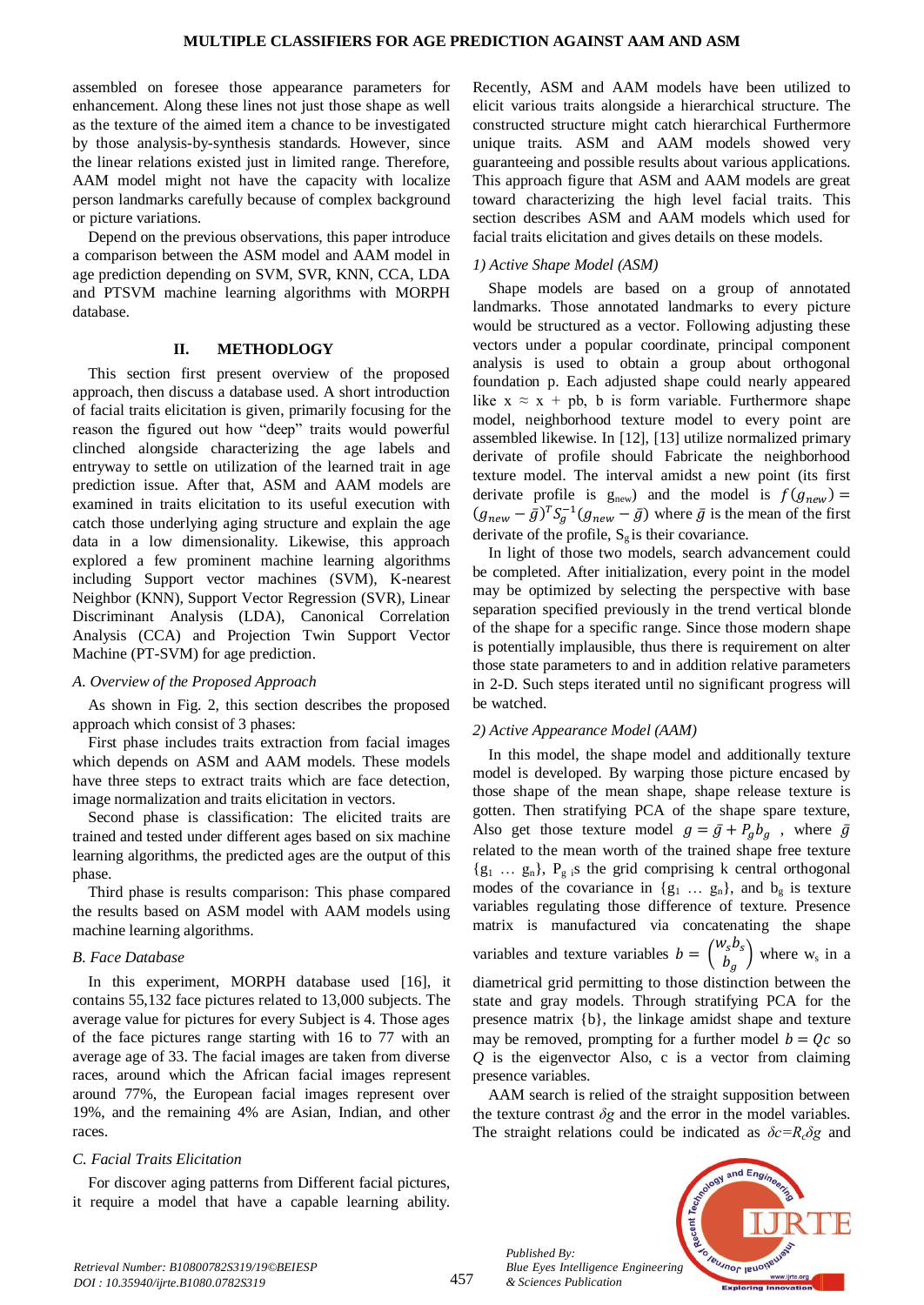*δt*= $R_t$ *δg*. The variable *δc* will be the presence displacement. Furthermore, *δt* will be the position displacement comprehensive interpretation, turning, also scale displacement. Those straight grid  $R_c$ . Furthermore,  $R_t$  can be acquired eventually through offline learning. AAM optimizations might at that point be done with these straight relations.

#### *D. Machine Learning Algorithms*

Age prediction can be classified as a regression issue, since every age might be acknowledged as a regression value. In the age prediction issue could illustrate as classification issue, where it think as of every age as a class label. This approach used six machine learning methods for age prediction: KNN, SVM, SVR, CCA, LDA, and PTSVM.

#### *1) Support vector machines (SVM)*

A standout amongst the greater part imperative late researches over classifier outline may be those introduction for support vector machines classifier [17]. Those thought consists from claiming mapping the space  $S = \{x\}$  of the information illustrations under a high dimensional trait space. SVM is essential a two-class classifier for which the streamlining paradigm is those width of the edge the middle of the classes. The streamlining about SVM comprises with minimize those amount about support vectors by expanding the edge between those two classes. The choice work inferred Toward the SVM classifier to a two class issue, this would be formulated, utilizing a Kernel function  $K(x, x_i)$  of a new example x and a training example  $x_i$ , like following equation:

$$
f(x) = \sum_{i \in SV} \alpha_i y_i K(x_i, x) + \alpha_0
$$
\n(1)

The SV will be the support vector set (a subset for training set). Also  $y_i = \pm 1$ , the mark from claiming illustration xi. Those parameters  $\alpha$  i  $\geq$  0 would optimized throughout those training procedure.

## *2) K-nearest Neighbor (KNN)*

KNN is a standout amongst the vast majority basic and direct data mining systems [18]. It is known as memory based classification as those preparing cases require to be in the memory when the process running.

When managing constant qualities the contrast between those qualities is computed utilizing those Euclidean separation. If the to start with occurrence is (a1) and the second occurrence will be (b1), the distance between them will be computed utilizing the following equation

$$
d(x, y) = (\sum_{i=1}^{m} ((x_i - y_i)^2))^{1/2}
$$
 (2)

The attributes x, y represents the histogram which related for X=Rm. the most training features with the age labels are inserted to this matrices.

#### *3) Support Vector Regression (SVR)*

The objective of the SVR issue is to make the hyper plane "close" to large portions of the preparing points as potential [19]. Provided N training points  $(x_1, y_1)$ ,  $(x_2, y_2)$ , ...,  $(x_N, y_N)$ with  $x_i \in \mathbb{R}^n$  and  $y_i \in \mathbb{R}$ , i=1,...,N those hyper plane and qualities should build from claiming w and b. The hyper

plane w will be choose for a little norm, same time minimizing the aggregate of the distances from these training points of the hyper plane, measured eventually utilizing Vapnik's ε-insensitive loss function:

$$
|y_i - (wx_i + b)|_{\varepsilon} =
$$
  
\n
$$
\begin{cases}\n0 & if |y_i - (wx_i + b)| \le \varepsilon \\
|y_i - (wx_i + b)| - \varepsilon & otherwise\n\end{cases}
$$
 (3)

The worth of ε chosed via user, and the tradeoff between discovering the hyper-plane with a great regression execution is controlled through the provided regularization c. The QP issue connected with SVR will be portrayed concerning illustration.

$$
\min_{w,b,\xi,\xi^*} \frac{1}{2} w^t w + c \left( \sum_{i=1}^L \xi_i + \sum_{i=1}^L \xi_i^* \right)
$$
\n
$$
s.t. w^T \phi(x_i) + b - y_i \leq \epsilon + \xi_i
$$
\n
$$
y_i - w^T \phi(x_i) - b \leq \epsilon + \xi^*
$$
\n
$$
(4)
$$

## *4) Linear Discriminant Analysis (LDA)*

With age enrollment functions defined, they might make utilized within LDA by method for utilizing age participation functions. Concerning illustration class weighting qualities [20] as the following formula:

$$
S_B = \sum_{i=1}^{c} N'_i (m_i - m)(m_i - m)^T, S_w
$$
  
= 
$$
\sum_{j=1}^{c} \sum_{i=1}^{N} \mu_j (x_i) (x_i - m_j) (x_i - m_j)^T
$$
  

$$
m = \frac{1}{N} \sum_{i=1}^{N} x_i, m_i =
$$

$$
\sum_{i=1}^{N} \mu_j(x_i) x_i / \sum_{i=1}^{N} \mu_j(x_i), N'_j = \sum_{i=1}^{N} \mu_j(x_i)
$$
 (5)

where N is the total value about training example. Similarly as training LDA, those ideal projections specified as below equation:

$$
W_{opt} = \text{argmax}_{w} \frac{|w^T s_B w|}{|w^T s_W w|} = [w_1, w_2, ..., w_m]
$$
 (6)

where  $[w_1, w_2, ..., w_m]$  is the group related to popularizing eigenvectors of  $S_W^{-1}S_B$ .

## *5) Canonical Correlation Analysis (CCA)*

This approach Right away briefly presents the principle ideas about CCA. CCA is an approach for measuring the linear correlation the middle of two groups for attributes [21]. The SR context, the attributes are in vectors, and these vectors act a separated LR alternately HR picture, like its PCA coefficients, alternately remaining picture patches. CCA figures two bases, onto to any attributes, alongside which the corresponding correlation coefficients of the two groups of attributes are expanded.

The LR and HR attributes are changed under associated spaces, termed coherent subspaces, when anticipated under these new bases. Concerning illustration indicated after the pronouncement based SR algorithm may be more active to

*Published By: Blue Eyes Intelligence Engineering & Sciences Publication* 

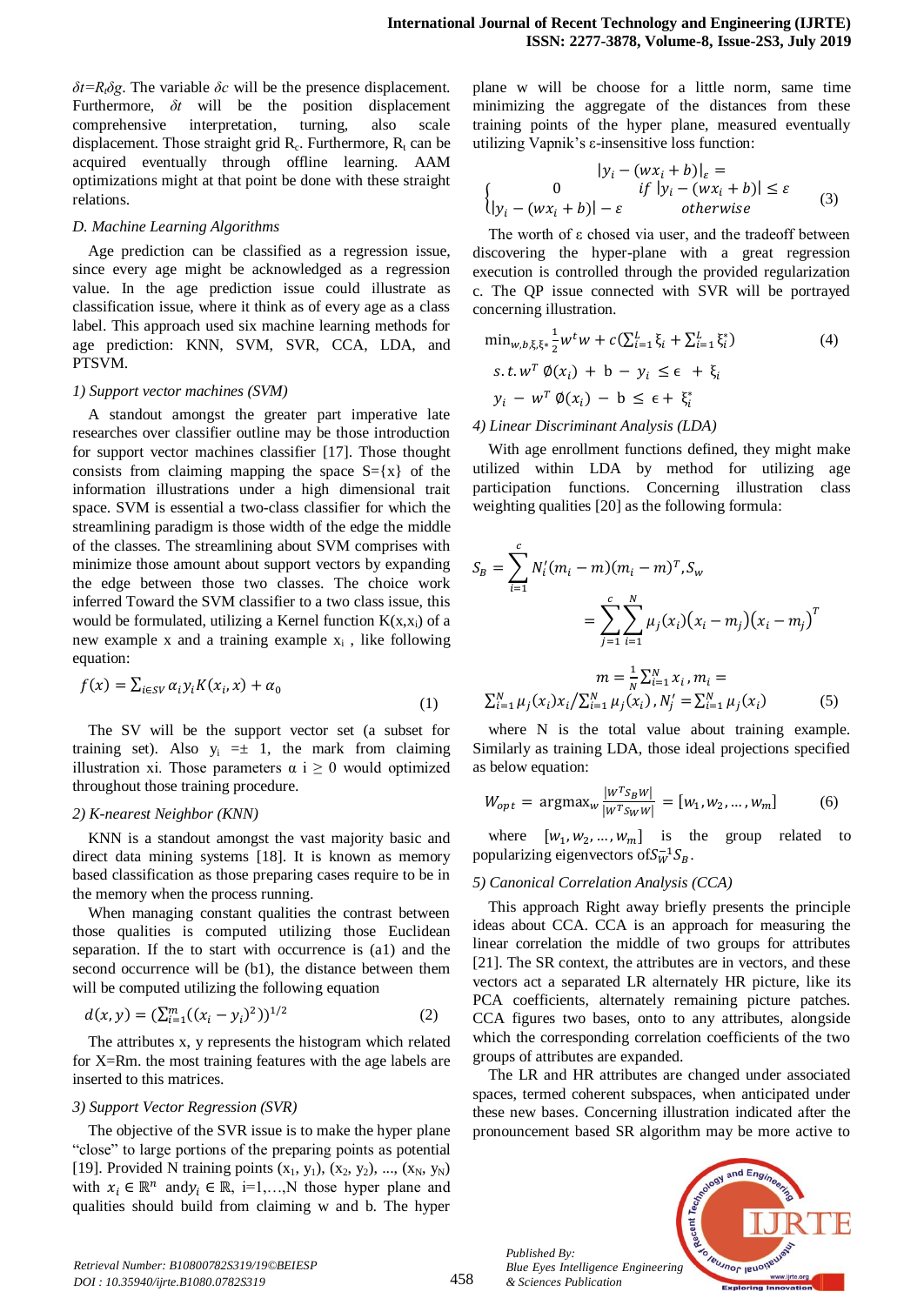these coherent subspaces, due to those improved comparability between LR also HR neighborhoods. Assume two groups are provided about m vectors P. Furthermore, Q for zero means.

$$
P = \{P_j\}_{j=1}^m = [P_1, \dots, P_m], \quad Q = \{Q_j\}_{j=1}^m = [Q_1, \dots, Q_m]
$$
\n(7)

In the SR issue, Pj Furthermore Qj, respectively, perform to the PCA coefficients of LR and hr forms of a face picture throughout global face reconstruction, alternately LR and hr lingering patches when performing remaining recompense. The transformed vectors U Also v are characterized as.

$$
u = (W_p)^T P, \ V = (W_a)^T Q \tag{8}
$$

where  $W_p$  also  $W_q$  mean the comparing basis vectors in the coherent subspaces. The goal of CCA will be to acquire basis vectors  $W_p$  and  $W_q$  which expand that correlation coefficient of u and v:

$$
\rho(u,v) = \frac{w_P^T c_{PQ} w_q}{\sqrt{w_P^T c_{PP} w_P w_q^T c_{QQ} w_q}}
$$
\n(9)

where  $C_{PP} = E[PP^{T}]$  also  $C_{QQ} = E[QQ^{T}]$  exemplify the within-set covariance matrices about p and Q, respectively, same time  $C_{PQ} = E[PQ^T]$  and  $C_{QP} = E[QP^T]$  mean their covariance matrices. E[.] is mathematical expectation. To discover  $W_p$  and  $W_q$ , first calculate:

$$
R_1 = C_{PP}^{-1} C_{PQ} C_{QQ}^{-1} C_{QP}, \ R_2 = C_{QQ}^{-1} C_{QP} C_{PP}^{-1} C_{PQ} \tag{10}
$$

## *6) Projection Twin Support Vector Machine (PT-SVM)*

The major goal for linear projection twin support vector machine is to scan for a projection axis to all class [22], as well within-class disparity of the predicted points is decreased next the expected points of the characteristic classes are fixed. So, the fundamental problems for PTSVM are from QPPs.

$$
min_{w1} \frac{1}{2} w_1^T S_1 W_1 + c_1 e_2^T \xi_2
$$
\n
$$
s.t. B w_1 - \frac{1}{m_1} e_2 e_1^T A W_1 + \xi_2 \ge e_2, \ \xi_2 \ge 0
$$
\n
$$
min_{w2} \frac{1}{2} w_2^T S_2 W_2 + c_2 e_1^T \xi_1
$$
\n
$$
(12)
$$

$$
s.t. - (Aw_2 - \frac{1}{m_2}e_1e_2^TBW_2) + \xi_1 \ge e_1, \xi_1 \ge 0
$$

where  $c_1 > 0$  and  $c_2 > 0$  are trade-off constants,  $e_1 \in \mathbb{R}^{m_1}$  and  $e_2 \in R^{m2}$  are both matrices of ones, and  $\xi_1$  and  $\xi_2$  are both non negative slack attributes vectors.  $S_1$  and  $S_2$  are withinclass variance matrix which are expressed as

(13)  

$$
S_2 = \sum_{i=1}^{m_2} \left( x_i^{(2)} - \frac{1}{m_2} \sum_{j=1}^{m_2} x_j^{(2)} \right) \left( x_i^{(2)} - \frac{1}{m_2} \sum_{j=1}^{m_2} x_j^{(2)} \right)^T
$$
(14)

#### **III. RESULTS AND DISCUSSION**

This section presents the experimental algorithm, and displays some experimental results. Also showed accuracy and performance comparison between ASM and AAM using machine learning algorithms: KNN, SVM, PT-SVM, SVR, LDA and CCA.

#### *A. Experimental Setup*

This part compare the usage of ASM and AAM Models as facial traits extractors utilizing accuracy and performance of machine learning algorithms in age prediction, the comparison depend on three distinctive measurements, which are point to point error, Mean Absolute Error (MAE) and Cumulative score (CS). Mean Absolute Error is computed utilizing the average of the absolute errors between the predicted results and the ground truth. MAE equation is follow:

$$
MAE = \frac{1}{\kappa} \sum_{k=1}^{K} |g_k - g'_k|, \tag{15}
$$

where gk and gk0 perform the ground truth age and the predicted age separately. K will be the aggregate number from claiming test pictures. The cumulative score (CS) equation is as follows:

$$
CS_a = \frac{\kappa_a'}{\kappa} \times 100\tag{16}
$$

where  $K'_a$  is the amount of facial pictures which have the absolute error between the predicted age and the real age is not more than α year.

Fig. 3 shows resulting point to point errors using 100 images from MORPH database. The horizontal axis is the point to point error between ASM and AAM models and the vertical axis is the percentage of image, the lines is the point to point error of all traits points. From the figure, we can consider that the point to point error of ASM model is less than AAM model except some cases.

Table 1 shows that MAE for all machine learning algorithms which used ASM model is less than machine learning algorithms which used AAM model. The best MAE value obtained on ASM model is 3.50 achieved in CCA compared to the AAM model result 4.17 achieved in CCA. The worst MAE value obtained on ASM model is 8.43 achieved in KNN, compared to the AAM model result 10.2 achieved in KNN.

$$
S_1 = \sum_{i=1}^{m_1} \left( x_i^{(1)} - \frac{1}{m_1} \sum_{j=1}^{m_1} x_j^{(1)} \right) \left( x_i^{(1)} - \frac{1}{m_1} \sum_{j=1}^{m_1} x_j^{(1)} \right)^T
$$

**Table 1: MAE for age prediction techniques using ASM and AAM models**

| Method     | <b>SVM</b> | <b>SVR</b> | <b>KNN</b> | LDA  | CCA  | PT-SVM |
|------------|------------|------------|------------|------|------|--------|
| <b>MAE</b> |            |            |            |      |      |        |
| AAM        | 5.71       | 4.68       | 10.2       | 5.67 | 4.17 | 4.67   |
| ASM        | 4.85       | 4.61       | 8.43       | 5.13 | 3.50 | 4.64   |

With examine the execution from various machine learning algorithms in age prediction, experiments for testing execution about separate regression and

*Published By:*

*& Sciences Publication* 

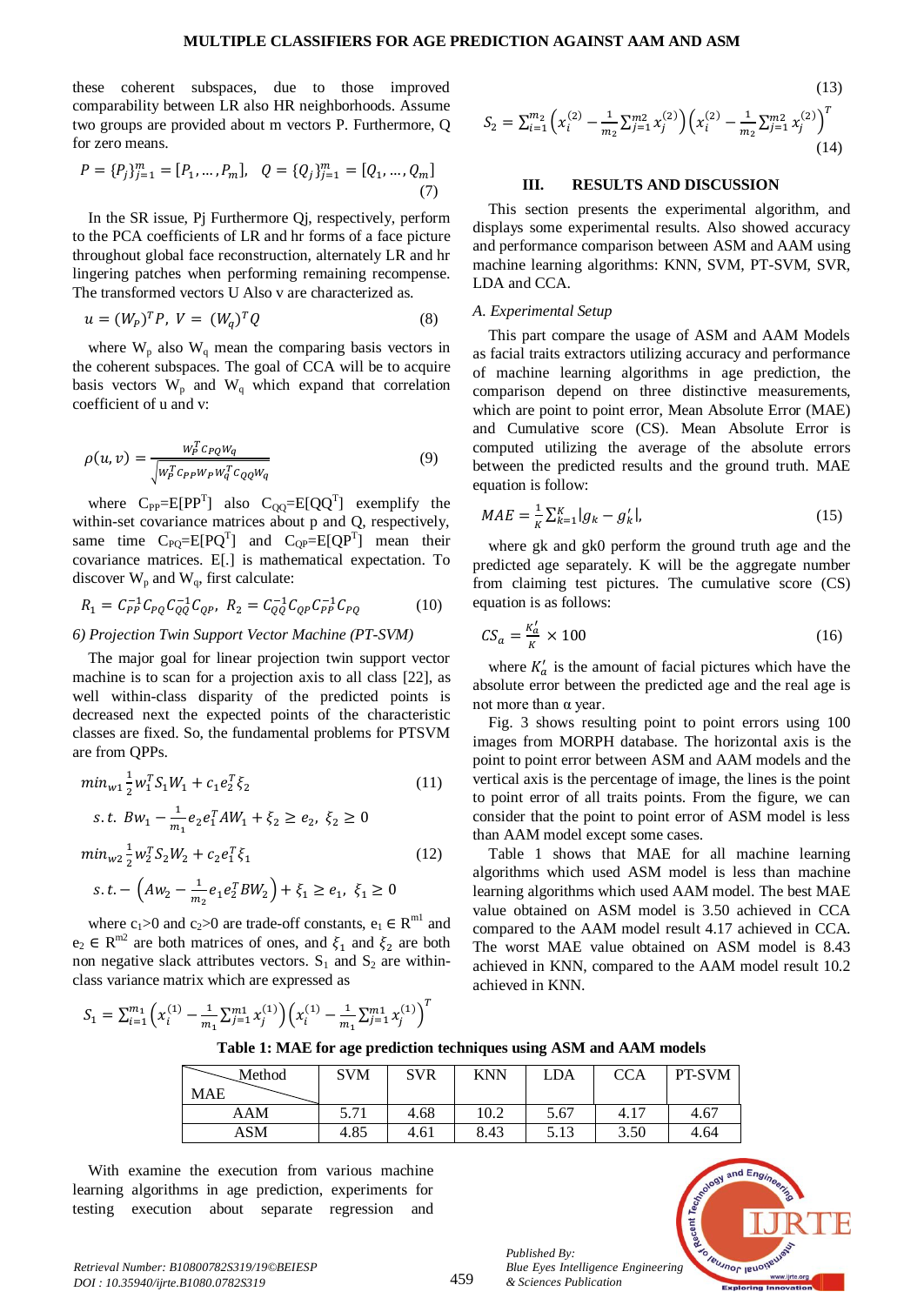classification methods are directed over MORPH utilize AAM and ASM models as traits elicitors. The machine learning algorithms incorporate CCA, LDA, PTSVM, SVM, SVR, and KNN. The results are illustrated in Fig. 4 and 5. From the comparison of cumulative score, CCA performs best alongside predicting age based the elicited traits in both models (ASM and AAM). Experimental results exhibit that CCA performs better contrasted with other machine learning algorithms. The cumulative score

results obtained by ASM traits is better than AAM traits in all machine learning algorithms.

## *B. Efficiency*

The efficiency results conducted based on execution time calculation for all machine learning algorithms consecutively. Table 2 shows the time results for all machine learning algorithms using ASM model and AAM model separately.

|  | Table 2: Efficiency for the age prediction algorithms using ASM and AAM models |  |  |  |  |
|--|--------------------------------------------------------------------------------|--|--|--|--|
|  |                                                                                |  |  |  |  |

| <b>Method</b> | SVR      | <b>SVM</b> | <b>KNN</b> | <b>CCA</b> | LDA      | <b>PT-SVM</b> |
|---------------|----------|------------|------------|------------|----------|---------------|
| Time          |          |            |            |            |          |               |
| AAM           | 0.059475 | 0.055351   | 0.070886   | 0.050661   | 0.245744 | 0.070886      |
| ASM           | 0.049475 | 0.047014   | 0.019070   | 0.166884   | 0.086501 | 0.070886      |

Table 2 shows the running time outcomes for the age prediction methods using ASM and AAM separately. The test have been directed on MATLAB R2016a, computer with processor Intel(R) Core(TM) i5, 4.00 GB RAM memory and Operating System Windows 7 64-bit. In ASM model, the consequence indicates that KNN techniques get the most reduced time and the CCA method get the worst result. In AAM model, CCA get the best results and the worst result is for LDA method.

# **IV. CONCLUSION**

In this paper, another structure to facial age prediction issue. A deep learning scheme for facial traits extraction rely on ASM and AAM models is firstly presented to this issue. We bring exhibited the viability of the recommended model over predicting age in view of those facial pictures. Our framework is assessed on one MORPH database. Diverse machine learning algorithms is additionally consolidated in the framework, indicating its effectiveness over discriminative subspace learning of the profound age label. CCA performs best around the used machine learning algorithms with both ASM and AAM models. The accuracy results obtained by ASM is better than AAM in all machine learning algorithms. The hopeful execution through the state-of-the-art researches expectations shows the possibility of the proposed approach towards real world applications.

## **ACKNOWLEDGMENT**

This work is financially supported by the Fundamental Research Grant Scheme (FRGS) RR227 Ministry of Education Malaysia and academically supported by Faculty of Informatics and Computing, Universiti Sultan Zainal Abdin (UniSZA), Terengganu, Malaysia.

# **REFERENCES**

- 1. Z. Hu, Y. Wen, J. Wang, M. Wang, R. Hong, and S. Yan, "Facial age estimation with age difference," IEEE Transactions on Image Processing, 26(7), 2017, pp. 3087- 3097.
- 2. H. Dibeklioğlu, F. Alnajar, A. A. Salah, and T. Gevers, "Combining facial dynamics with appearance for age estimation," IEEE Transactions on Image Processing, 24(6), 2015, pp. 1928-1943.
- 3. Y. Fu, G. Guo, and T. S. Huang, "Age synthesis and estimation via faces: A survey," IEEE Transactions on Pattern Analysis and Machine Intelligence, 32(11), 2010, pp. 1955-1976.
- 4. G. Guo, G. Mu, Y. Fu, and T. S. Huang, "Human age estimation using bio-inspired features," IEEE Conference on Computer Vision and Pattern Recognition, 2009, pp. 112-119.
- 5. G. Guo, Y. Fu, T. S. Huang, and C. R. Dyer, "Locally adjusted robust regression for human age estimation, IEEE Workshop on Applications of Computer Vision, 2008. WACV 2008, pp. 1-6.
- 6. S. Yan, H. Wang, X. Tang, and T. S. Huang, "Learning auto-structured regressor from uncertain nonnegative labels," IEEE 11th International Conference on Computer Vision, 2007, pp. 1-8.
- 7. Y. Sun, X. Wang, and X. Tang, "Deep convolutional network cascade for facial point detection," IEEE Conference on Computer Vision and Pattern Recognition, 2013, pp. 3476-3483.
- 8. Y. Taigman, M. Yang, M. A. Ranzato, and L. Wolf, "Deepface: Closing the gap to human-level performance in face verification," IEEE Conference on Computer Vision and Pattern Recognition, 2014, pp. 1701-1708.
- 9. M. Yang, S. Zhu, F. Lv, and K. Yu, "Correspondence driven adaptation for human profile recognition," IEEE Conference on Computer Vision and Pattern Recognition, 2011, pp. 505-512.
- 10. X. Wang, R. Guo, and C. Kambhamettu, "Deeply-learned feature for age estimation," IEEE Winter Conference on Applications of Computer Vision, 2015, pp. 505-512.
- 11. I. Huerta, C. Fernández, C. Segura, J. Hernando, and A. Prati, "A deep analysis on age estimation," Pattern Recognition Letters, 68, 2015, pp. 239-249.
- 12. T. F. Cootes, C. J. Taylor, D. H. Cooper, and J. Graham, "Active shape models-their training and application," Computer Vision and Image Understanding, 61(1), 1995, pp. 38-59.
- 13. T. F. Cootes, G. J. Edwards, and C. J. Taylor, "Active appearance models," IEEE Transactions on Pattern Analysis and Machine Intelligence, 23(6), 2001, pp. 681- 685.
- 14. A. L. Yuille, "Deformable templates for face recognition," Journal of Cognitive Neuroscience, 3(1), 1991, pp. 59-70.
- 15. V. Krüger, and G. Sommer, "Gabor wavelet networks for object representation," in Multi-Image Analysis, R. Klette, G. Gimel'farb and T. Huang, Eds. Berlin: Springer, 2001, pp. 115-128.



*Published By:*

*& Sciences Publication*